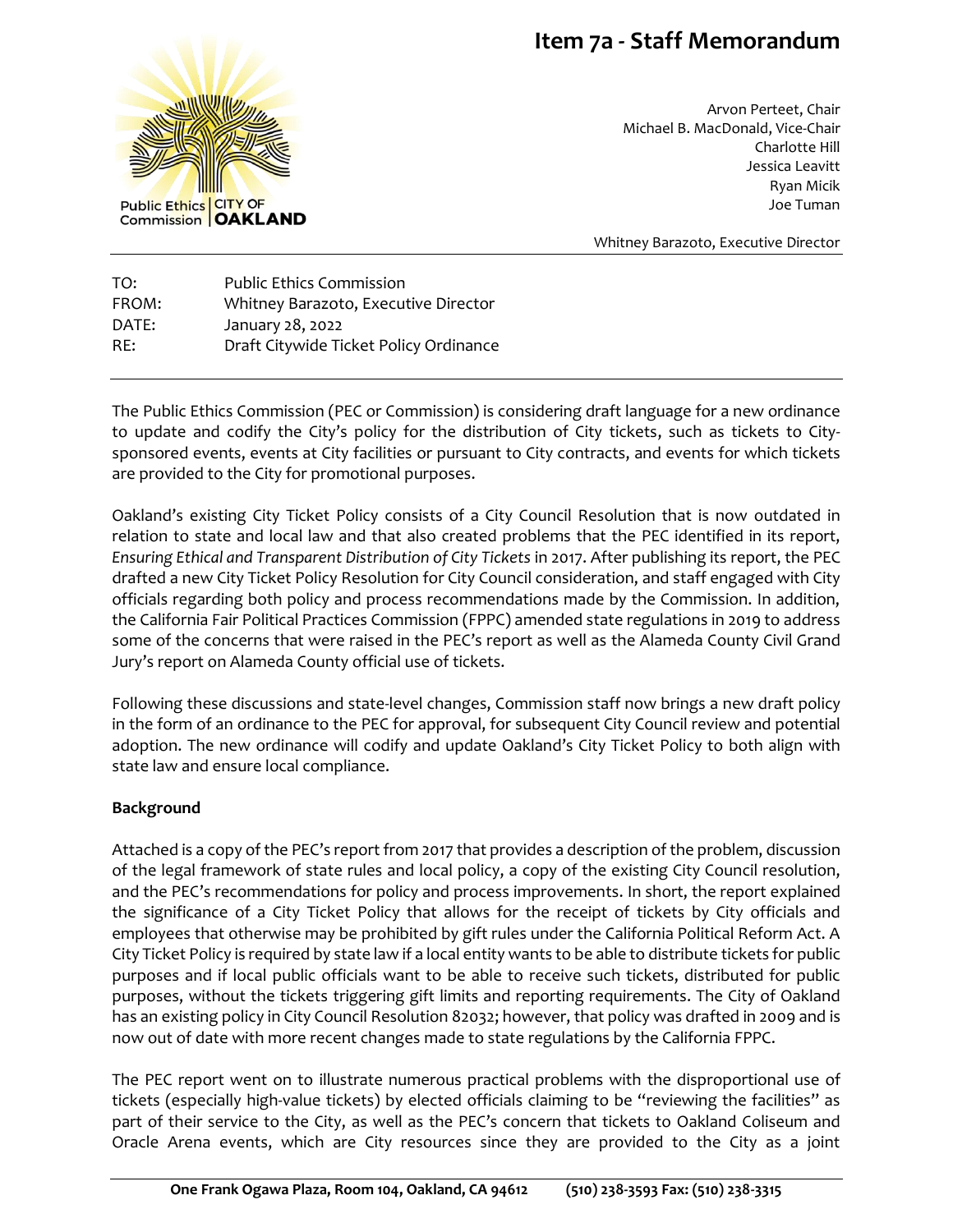partner/owner of the facilities, should be delivered directly to the City Administration instead of elected officials.

#### **Commission Staff Education and Outreach**

During and following the PEC's review, staff engaged with Councilmembers and their staff to highlight these issues and ensure that they were aware of distribution requirements and state rules, particularly as it relates to tickets that Councilmembers receive from the Oakland Coliseum and Oracle Arena, which is the origin of almost all the tickets that were reported in the City's ticket distribution database at that time. This continued upon the onboarding of newly elected Councilmembers in more recent years, where PEC staff provided education specific to the distribution and use of tickets under state and local rules, as well as the concerns the PEC had with past practices. Following this education campaign, ticket data shows that ticket use shifted significantly, with some Councilmembers distributing more tickets to third parties and some Council members opting out of using or distributing any tickets at all. At least one Councilmember proposed eliminating the practice of the City receiving tickets from the Coliseum and Arena during budget discussions in 2018-19.

### **Ticket Policy Should Apply Citywide**

While the focus of the PEC's report in 2017 was on the distribution of Coliseum and Arena event tickets to Councilmembers and other elected officials, those are not the only tickets that are subject to the state gift rules. Any public servant who is a Form 700 filer is subject to the gift prohibition of \$250 per calendar year from a single source and the requirement that any gift of \$50 or more be disclosed on the public servant's Form 700. Form 700 filers generally include all elected officials, board and commission members, designated staff positions (roughly one-third of city staff who are in decisionmaking roles), and consultants to the City. When a public servant receives tickets to an event, they should review these gifts rules to determine whether it exceeds the gift limit and whether it must be reported. If the tickets are received by the City and then distributed by a "Ticket Administrator" under the City policy, the tickets are exempt from gift limits and Form 700 reporting requirements and are instead subject to the policy provisions and an alternate reporting process.

## **New State Regulations**

 $\overline{a}$ 

In 2019, the California Fair Political Practices Commission (FPPC) amended state regulations<sup>1</sup> to limit the potential for abuse of agency ticket policies by requiring each agency policy to include a provision prohibiting the disproportionate use of tickets by elected officials and department heads, as well as requiring an official to submit to the agency a written inspection report of findings and recommendations if the public purpose is for oversight or inspection of facilities. The new regulations also clarified the definition of "fair value" where a dollar amount is not specified on the ticket, which is often the case with luxury box or suite tickets.

#### **Conclusion and Proposed Ordinance**

The existing City Council Resolution does not include any reference to these newer requirements under state law, such as the prohibition on disproportionate use of City tickets or the method for establishing ticket value if none is indicated on the ticket. Furthermore, the Council Resolution was drafted for the primary purpose of addressing those tickets coming from the Oakland Coliseum and

<sup>1</sup> Title 2, Division 6, Cal. Code of Regulations Sections 18944.1, 18946, 18946.1, and 18942. These regulations can be accessed on the FPPC's website here[: https://www.fppc.ca.gov/the-law/fppc-regulations/regulations-index.html.](https://www.fppc.ca.gov/the-law/fppc-regulations/regulations-index.html)